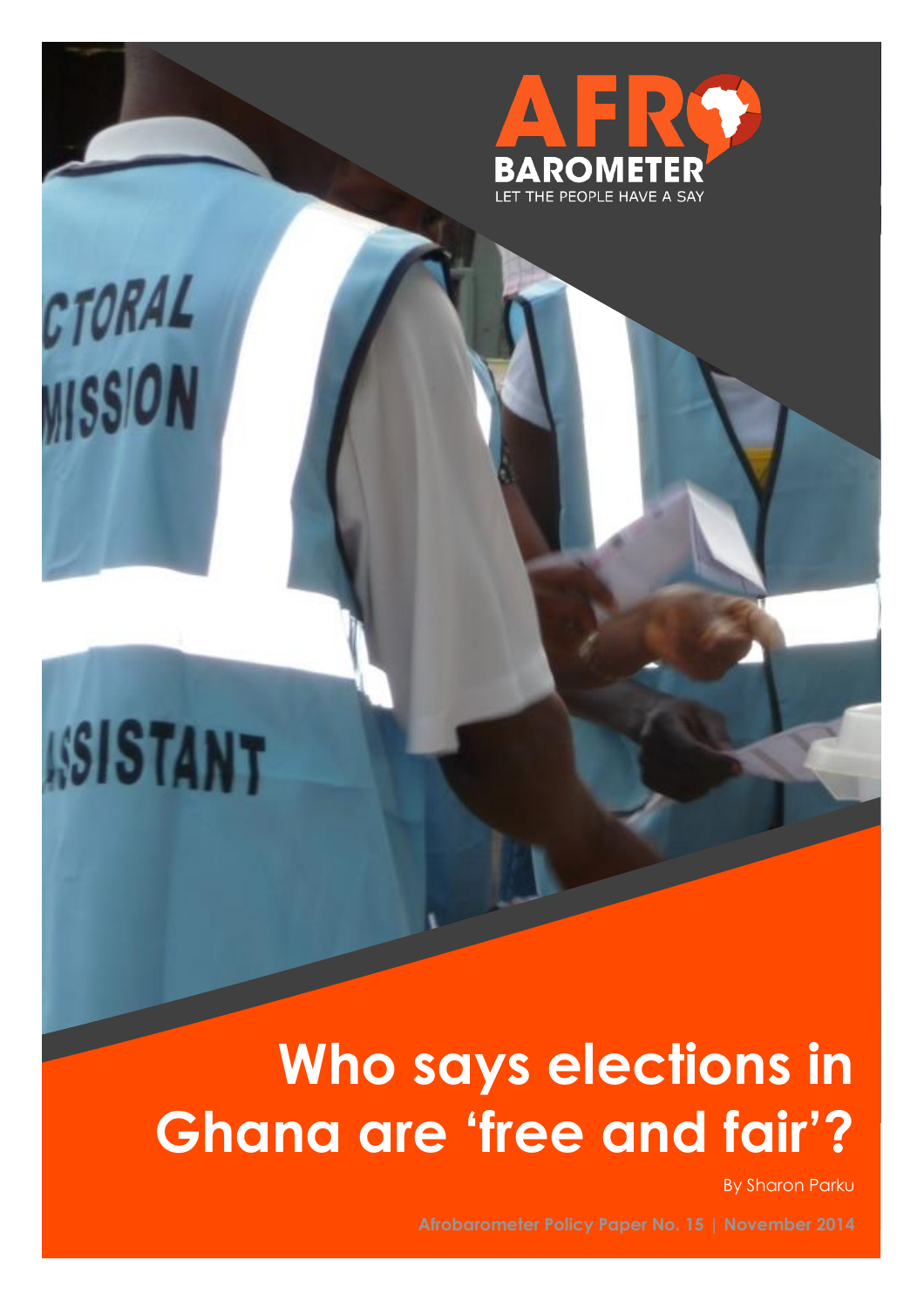#### **Introduction**

Since 2000, elections in Ghana have been lauded by observers both internally and externally as being "free and fair." The losing political party, however, has consistently contested the election results. After the 2004 presidential election, three key opposition National Democratic Congress (NDC) members challenged the results announced by the Electoral Commission (EC), suing the EC to publish detailed data from the election. Similarly, at the end of the closely contested 2008 presidential election and the subsequent run-off, leading NDC members accused the EC of trying to manipulate results, and their frustrated supporters invaded the EC head office in Accra. When the NDC was eventually declared the winner, the incumbent New Patriotic Party (NPP) accused the NDC of rigging the election. Again in the aftermath of the 2012 presidential election, the opposition NPP accused the winner – John Dramani Mahama and the NDC – of rigging the election, boycotted the inauguration of the president, and asked the Supreme Court to overturn the official results declared by the EC.

| <b>Election</b>                    | <b>Political party</b>             | <b>Votes obtained</b> |  |
|------------------------------------|------------------------------------|-----------------------|--|
| 2004 presidential election         | National Democratic Congress (NDC) | 44.64%                |  |
|                                    | New Patriotic Party (NPP)          | 52.45%                |  |
| 2008 presidential election         | <b>NDC</b>                         | 47.92%                |  |
|                                    | <b>NPP</b>                         | 49.13%                |  |
| 2008 presidential election run-off | <b>NDC</b>                         | 50.23%                |  |
|                                    | <b>NPP</b>                         | 49.77%                |  |
| 2012 presidential election         | NDC                                | 50.70%                |  |
|                                    | <b>NPP</b>                         | 47.74%                |  |

#### **Table 1: Summary of the past three presidential election results**

These objections to electoral results by losing parties run counter to the findings of international and domestic election observers. In the 2012 election, for example, the Economic Community of West African States (ECOWAS), the Commonwealth mission, the Electoral Institute for Sustainable Democracy in Africa (EISA), and the Coalition of Domestic Election Observers (CODEO) considered the election "free and fair."

According to Nadeau and Blais (1993), a key factor that influences individual assessment of the freeness and fairness of an election is whether the political party that the individual supported won or lost. Is there a "winner bias" in the Ghanaian political environment? Are there other factors that also explain citizens' assessments of elections? If so, what are the implications for the development of strong democratic institutions and practices in Ghana?

This paper uses Afrobarometer survey data from 2008 and 2012 to examine whether Ghanaians' assessment of the "freeness and fairness" of elections depends on how their own party fared in the election, on their level of trust in election-related institutions, on their level of consumption of news from different media, and on their level of education.

#### **Afrobarometer survey**

Afrobarometer is an African-led, non-partisan research network that conducts public attitude surveys on democracy, governance, economic conditions, and related issues across more than 30 countries in Africa. Five rounds of surveys were conducted between 1999 and 2013, and Round 6 surveys are currently under way (2014-2015). Afrobarometer conducts face-to-face interviews in the language of the respondent's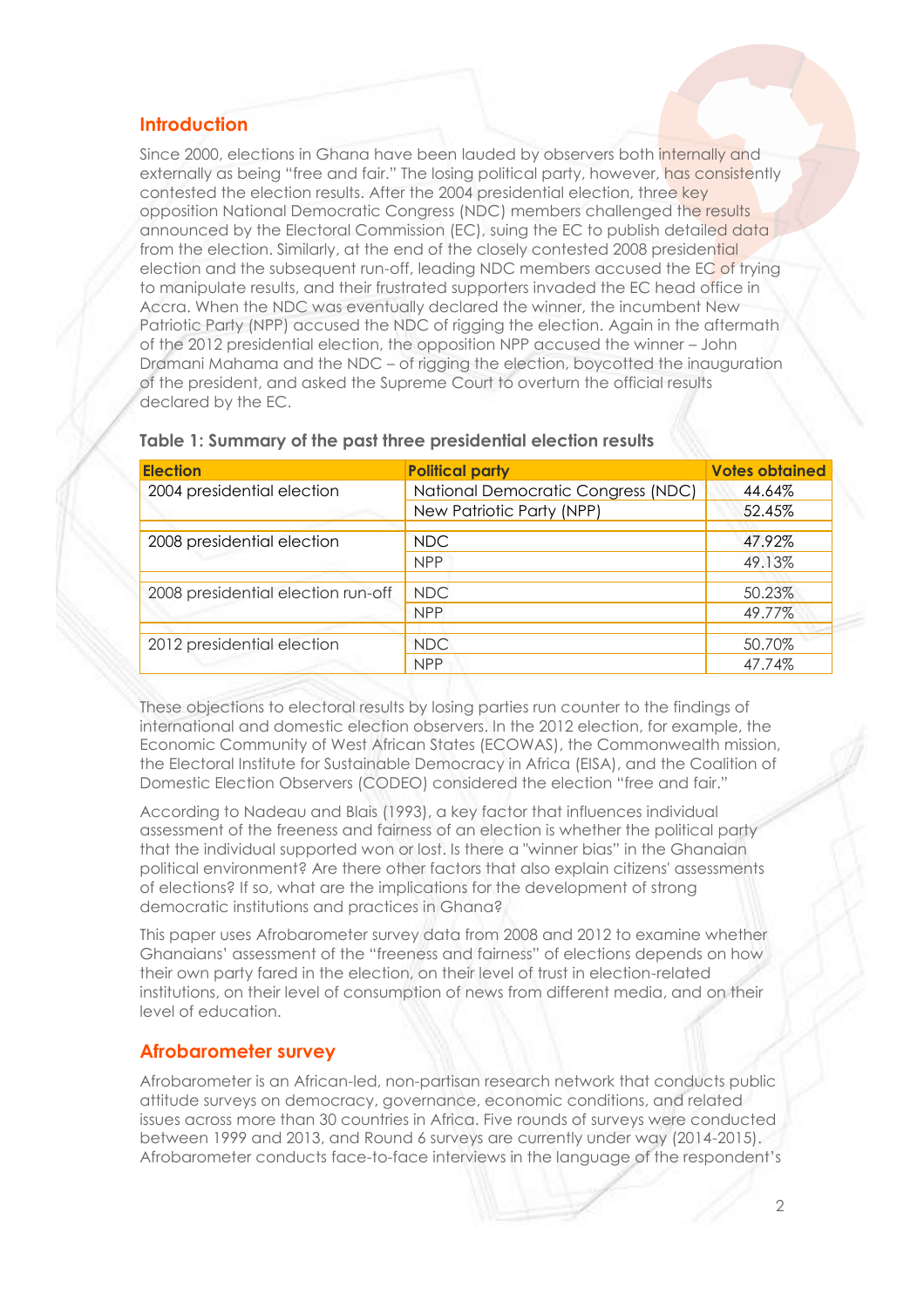choice with nationally representative samples of between 1,200 and 2,400 respondents.

The Afrobarometer team in Ghana, led by the Center for Democratic Development (CDD-Ghana), interviewed 1,200 adult Ghanaians in March 2008 (a sample of this size yields results with a margin of error of +/-3% at a 95% confidence level) and 2,400 adult Ghanaians in 2012 (margin of error: +/-2%). Previous surveys were conducted in Ghana in 1999, 2002, and 2005.

#### **Findings**

#### *Perceptions and party affiliation*

Afrobarometer asked respondents in Ghana to rate the freeness and fairness of the most recent national election (2004 election in the 2008 survey, 2008 election in the 2012 survey). Large majorities of Ghanaians considered both elections "free and fair" or "free and fair with minor problems."

However, the percentage of respondents who believed the election was "completely free and fair" dropped sharply from the 2004 election (61%) to the 2008 election (39%), an indication of a downward shift in public perceptions of the efficacy of Ghana's elections (Table 2). This decline appears to have gone into swelling the numbers of those who felt there were minor challenges with the 2008 elections, although they still believed that it was "free and fair."

#### **Table 2: Individual assessment of elections in 2004 and 2008**

| <b>Assessment</b>                 | 2008 survey<br>(2004 election) | 2012 survey<br>(2008 elections) |
|-----------------------------------|--------------------------------|---------------------------------|
| Not free and fair                 | 5%                             | 5%                              |
| Free and fair with major problems | 7%                             | 10%                             |
| Free and fair with minor problems | 22%                            | 40%                             |
| Completely free and fair          | 61%                            | 39%                             |
| Don't know                        | 5%                             | $6\%$                           |

**Respondents were asked:** *On the whole, how would you rate the freeness and fairness of the last national election, held in 2004/2008?*

Respondents' perceptions of elections appear to be shaped by the electoral success of their party. Regarding the 2004 election, supporters of the winning NPP overwhelmingly (78%) described the elections as "completely free and fair" (Figure 1, top). In contrast, only 30% of NPP supporters described the 2008 election, which the NPP lost, as "completely free and fair" (Figure 1, bottom). As for NDC supporters, only 39% rated the 2004 election, which the NDC lost, as "completely free and fair," whereas 54% said the same of the 2008 election, which their party won.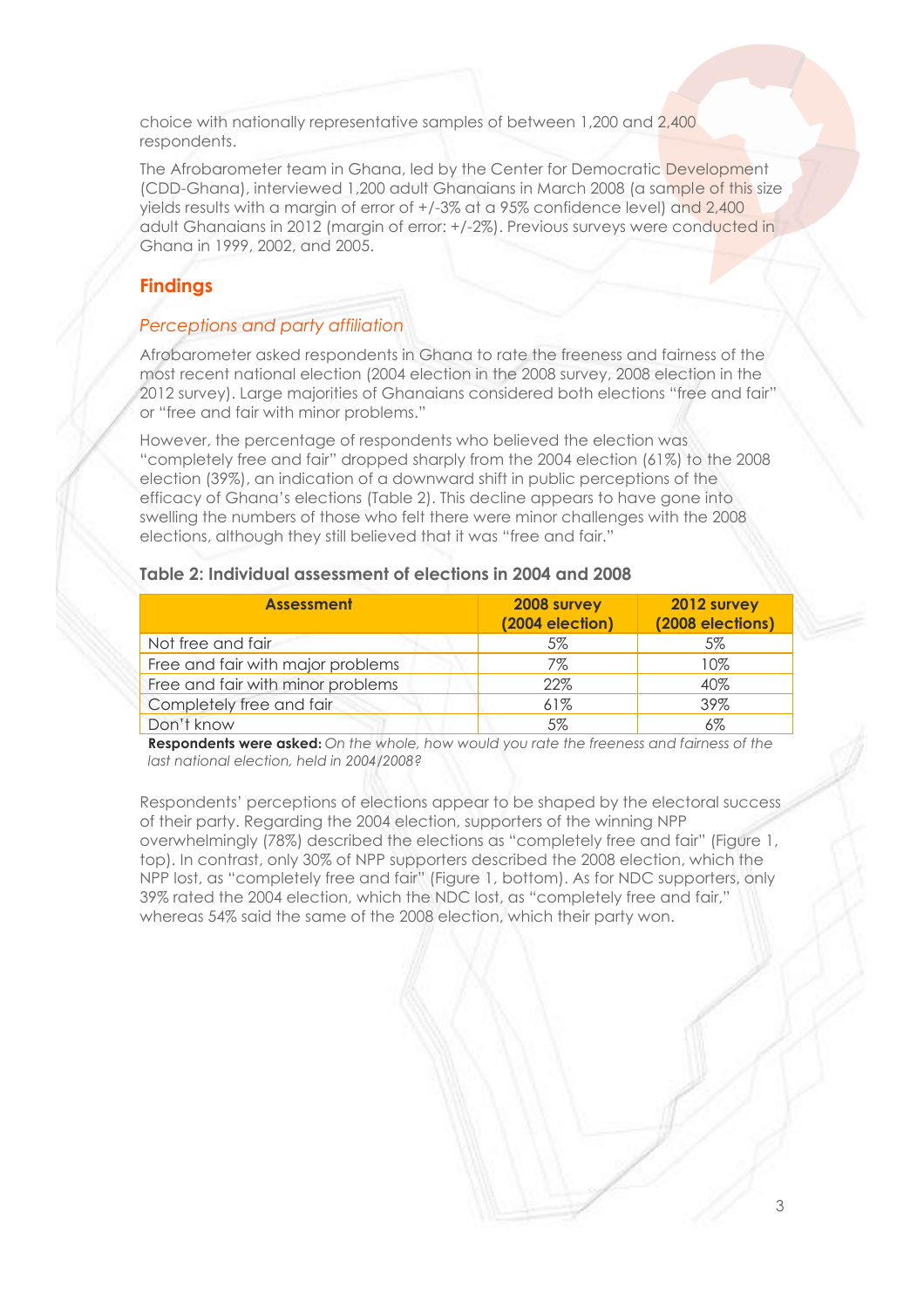

**Figure 1: Assessment of freeness and fairness of 2004 and 2008 elections, by political party affiliation**

#### *Freeness and fairness: Other factors*

Strong preliminary evidence for a winner's bias in Ghana, as seen above, does not rule out other explanations for individuals' assessment of elections. To control for and test competing explanations, linear regression modeling that includes as independent variables political party affiliation, trust in specific institutions, level of education, and media consumption was used to predict citizens' opinions on the freeness and fairness of elections.

The dependent variable was freeness and fairness of elections. It is based on a survey question that gauged respondents' perceptions of the freeness and fairness of the most recent national election. This was re-scaled on a four-point scale ranging from 0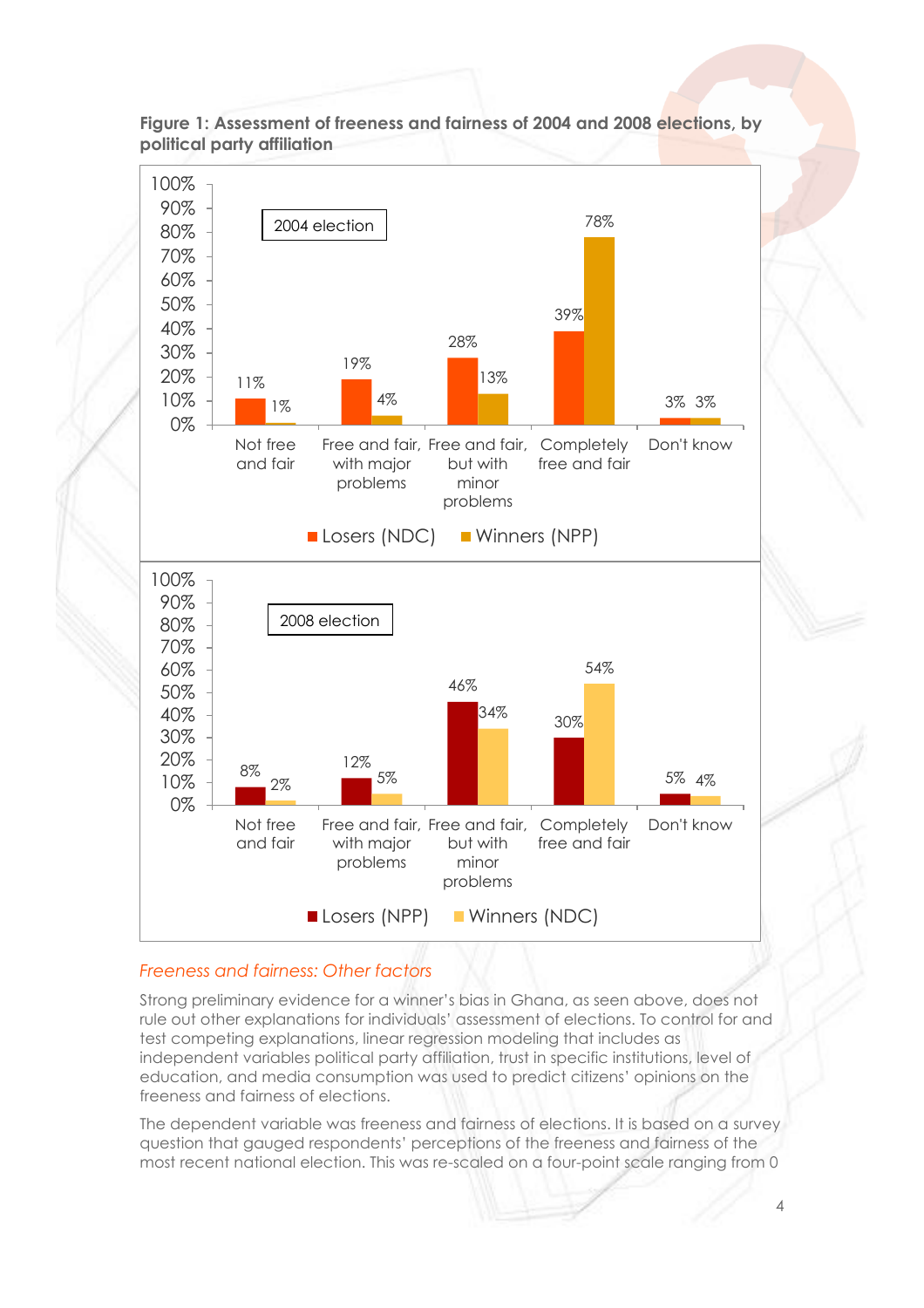to 3, where 0 means "not free and fair," 1 means "free and fair with major problems," 2 means "free and fair with minor problems," and 3 means "completely free and fair."

The four independent variables include two indexes constructed from a number of questions. Political party affiliation is based on two questions: "Do you feel close to any particular political party?" and, if respondents said "yes," "Which party is that?" Respondents favoring the NPP (presidential election winners in 2004, losers in 2008) were re-coded "1" in both survey data sets. Affiliation with the NDC (losers in 2004 and winners in 2008) was assigned code "0." This variable allows a test for a winner's bias in citizens' opinions of the freeness and fairness of elections.

The second independent variable, the Trust Index<sup>1</sup>, was derived as the average scores of re-scaled responses to questions that tracked the level of trust that citizens have in the president, the ruling party, and the Electoral Commission. Each of these questions was on a scale of 0 to 3, with 0 meaning "Not at all," 1 "Just a little," 2 "Somewhat," and 3 "A lot." The hypothesis is that trust in these institutions and political leaders should be positively associated with assessment of the freeness and fairness of elections.

The Media Consumption Index2, the third independent variable, was constructed using the average scores of re-scaled responses to questions on how frequently people obtain news from radio, television, and newspapers. Each variable was recoded on a four-point scale: 0 means "Never or less than once a month," 1 means "A few times a month," 2 means "A few times a week," and 3 means "Every day." The hypothesis is that an increase in media consumption should be associated with an increased rating in the freeness and fairness of elections. This is because media makes information available to citizens who are then able to process it to make informed choices. As a result, where citizens have access to election news from the media before, during, and after elections, they are able to conclude whether an election is free and fair or otherwise.

The last independent variable is level of education, with a hypothesis that education should be negatively associated with assessment of the freeness and fairness of elections, as education should make citizens more critical and skeptical.

In addition to these four variables of interest, two control variables were included in the model. The first, settlement location, was included with the expectation that urban populations would be more skeptical than rural populations about the freeness and fairness of elections. The second control variable, whether a respondent said he/she had voted or not voted in the previous election, could have either a positive or negative relationship with the dependent variable (i.e. freeness and fairness of election). This is due to the fact that voting in an election makes one a participant in the electoral process and therefore capable of judging the freeness and fairness of the process on the basis of one's own experiences.

 $\overline{a}$ 

<sup>&</sup>lt;sup>1</sup> The Trust Index had the following statistics: [(2008 Data: Mean = 2.033; Standard Deviation = 0.916; Eigenvalues Total = 2.234, Eigenvalues Percentage of variance = 74.5%; Cronbach Alpha, 0.828); (**2012 Data:** Mean = 1.597; Standard Deviation = 0.916; Eigenvalues Total = 2.114, Eigenvalues Percentage of variance = 70.5%; Cronbach's alpha, 0.790)].

<sup>2</sup> The Media Consumption Index had the following statistics: [(**2008 Data:** Mean = 2.097; Standard Deviation = 1.113; Eigenvalues Total = 1.714, Eigenvalues Percentage of variance = 57.1%; Cronbach's alpha, 0.623); (**2012 Data:** Mean = 2.101; Standard Deviation = 0.993; Eigenvalues Total = 1.598, Eigenvalues Percentage of variance = 53.3%; Cronbach's alpha, 0.559)].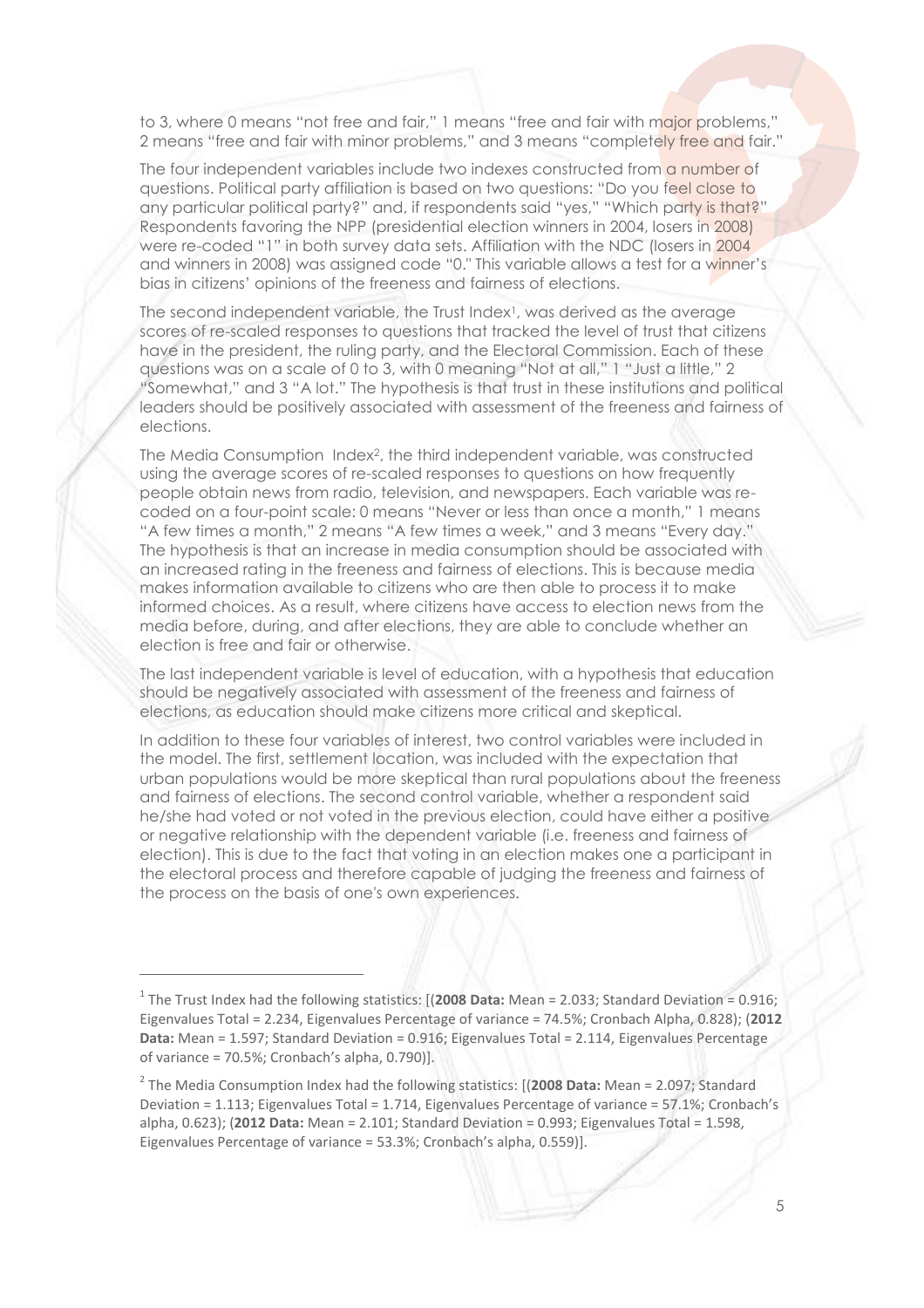#### *Regression results*

A linear multiple regression analysis (Table 3) confirms that Ghanaians affiliated with political parties that win an election are more likely to consider that election free and fair than their losing counterparts.

Considering the estimates of the first model, it can be observed that for the 2004 election, being a supporter of the winning party (NPP) has a significant and positive relationship with the perception that the elections were free and fair. In contrast, for the 2008 election, the analysis establishes that being a supporter of the NPP (which lost the election) lowered the belief that the elections were free and fair.<sup>3</sup> These findings indicate that the views of party followers regarding an election's fairness match those of their party leaders.

|          | Table 3: OLS coefficient estimates of models predicting perceived election |  |  |
|----------|----------------------------------------------------------------------------|--|--|
| efficacy |                                                                            |  |  |

|                                  | 2004 Election  |            | 2008 Election  |                |
|----------------------------------|----------------|------------|----------------|----------------|
|                                  | <b>Model 1</b> | Model 2    | <b>Model 1</b> | <b>Model 2</b> |
| (Constant)                       | $1.559***$     | $1.392***$ | $2.280***$     | $2.262***$     |
| Winners / losers (NPP)           | $0.276***$     | $0.278***$ | $-167***$      | $-0.169***$    |
| Trust Index                      | $0.308***$     |            | $0.161***$     |                |
| Trust the president              | --             | $0.205***$ | --             | $0.125***$     |
| Trust the ruling party           |                | 0.008      |                | 0.017          |
| Trust the Electoral Commission   |                | $0.137***$ |                | 0.045          |
| <b>Media Consumption Index</b>   | 0.004          | $-$        | $-0.032$       | --             |
| Access to radio news             |                | 0.057      |                | $-0.014$       |
| Access to television news        | --             | $-0.015$   | --             | 0.011          |
| Access to newspaper news         | --             | $-0.043$   | --             | $-0.045$       |
| Voted in 2004 (or 2008) election | $-0.004$       | $-0.004$   | $0.054**$      | $0.055**$      |
| Level of education               | $-0.068*$      | $-0.038$   | $-0.133***$    | $-0.122***$    |
| Urban residence                  | $0.071*$       | $0.064*$   | 0.013          | 0.001          |
| <b>Adjusted R2</b>               | 0.252          | 0.264      | 0.120          | 0.119          |

*\*\*\* p< 0.01; \*\* p<0.05; and \* p<0.1 (two-tailed).*

 $\overline{a}$ 

*All constants are the unstandardized coefficients. All others are the standardized coefficients.*

The regression results also show that trust in key institutions and leaders is positively and significantly associated with perceptions of the freeness and fairness of an election. Ghanaians who express trust in the president, the ruling party, and the EC were more likely to consider elections free and fair than their compatriots who do not trust these institutions.<sup>4</sup>

This finding is quite understandable, since these institutions are critical in the organization of any elections. The president and his government (controlled by the ruling party) have to ensure that all arrangements (release of funds and other logistics) are made in a timely manner for the EC to implement its election-related activities and the elections according to schedule. Thus, where citizens have high

<sup>&</sup>lt;sup>3</sup> In the model that used 2008 Afrobarometer Round 4 data, the regression coefficient was 0.276. In the model that used 2012 Afrobarometer Round 5 data, the regression coefficient was -0.167. In both cases, the estimates were significant at the 99% level.

<sup>&</sup>lt;sup>4</sup> The regression coefficient estimates that turned out to be significant at the 0.01 level are 0.308 in the 2008 model and 0.161 in the 2012 model.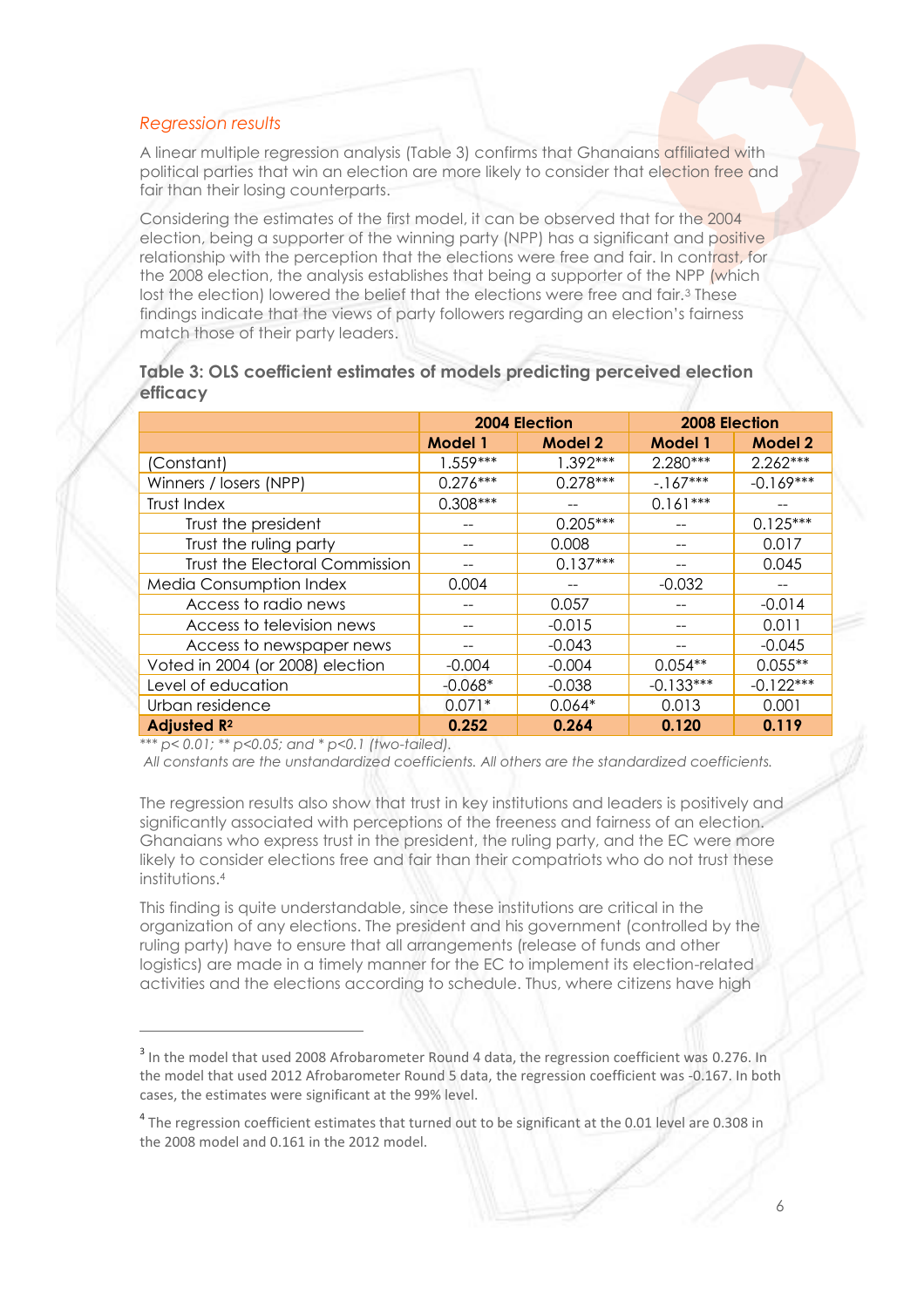trust in these institutions, the likelihood that they will perceive elections organized under their watch as free and fair is quite high.

The analysis also shows that the higher an individual's education, the more critical he or she is when assessing the freeness and fairness of elections. In general, the negative relationship between education and evaluation of the efficacy of elections is statistically significant across models.<sup>5</sup> One possible explanation is that education enlightens and provides more information to individuals, who are thus able to pick up on cues from the political environment and analyze them in a more discerning manner before drawing their own conclusions.

The Media Consumption Index showed no consistent or statistically significant association with the evaluation of the freeness and fairness of elections. This is contrary to expectations, because Ghana has many media houses (both print and electronic) that are actively involved in monitoring election activities and reporting on the challenges and successes of electoral processes. Most citizens get information on the conduct of elections through these channels, and one would have expected that these would shape citizens' opinions regarding the freeness and fairness of elections.

Contrary to expectations, living in an urban area has a significant positive relationship with the perception of efficacy in the 2004 election. Having voted in the previous election turned out to be positive and significant in 2008, an indication that citizens' experiences regarding the 2004 election were positive.

To test the robustness of these findings, a second model that uses the individual variables employed in constructing the trust and media consumption indexes as predictors were estimated (see Model 2 for 2004 and 2008 elections). As shown in Table 3, the results are very similar.<sup>6</sup>

#### **Conclusion**

 $\overline{a}$ 

In sum, this analysis shows that:

- Individuals affiliated with political parties that win elections are more likely to consider those elections free and fair than their losing counterparts.
- High trust in institutions that are critical in the organization of elections potentially increases the perception of elections as free and fair.
- High levels of education contribute to a more skeptical assessment of the freeness and fairness of elections.
- Access to news media does not have a significant impact on perceptions regarding the freeness and fairness of elections.

These findings have implications for electoral and democratic development in Ghana. Politicians appear to endorse elections only when the outcome is in their favor. Their followers take similar views. Such a lack of objectivity represents a threat to the integrity of the election management body and the public faith underpinning democratic processes. The political class should be in the forefront of building strong

 $<sup>5</sup>$  The regression coefficient estimates in the 2008 and 2012 models were -0.068 and -0.133,</sup> respectively. While the estimate of the 2012 model was significant at the 0.01 level, that for the 2008 model was significant only at the 0.10 level.

 $^6$  The coefficients of the 2008 and 2012 models (0.278 and -0.169, respectively) were significant at the 0.01 level.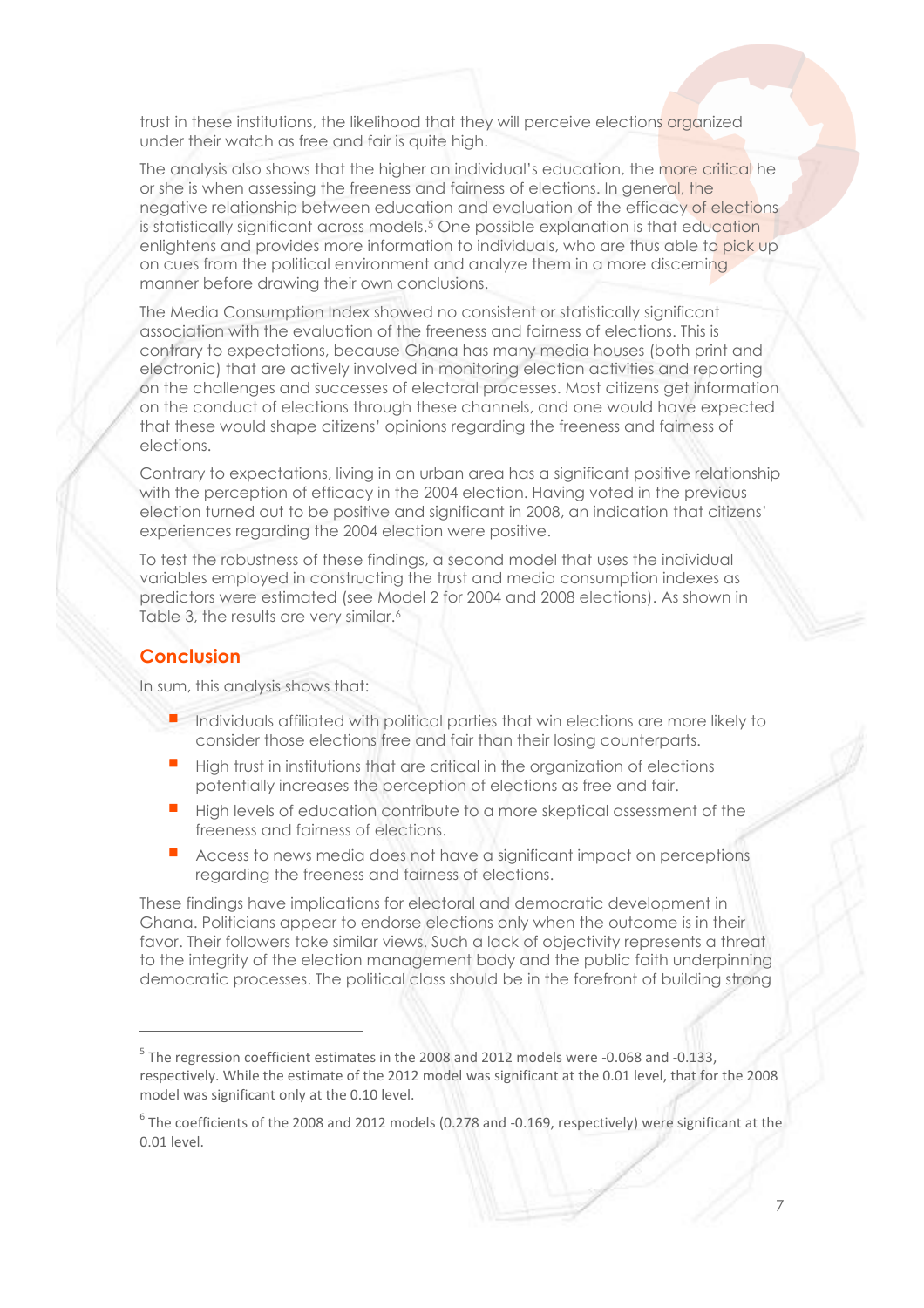institutions that are perceived to be impartial, and their actions should enhance, rather than undermine, the legitimacy of electoral institutions.

#### **References**

Coalition of Domestic Election Observers. Statement on the Official 2012 Presidential Results (2012), Accra.

Commonwealth Observer Group Ghana Presidential and Parliamentary Elections 2012. Interim Statement.

EISA Election Observer Mission to the 7th December 2012 Presidential and Parliamentary Elections in Ghana. Interim Statement.

Gyimah-Boadi, E. (2009). Another step forward for Ghana. *Journal of Democracy*, 20(2), 138-152.

Nadeau, R. & Blais, A. (1993). Accepting election outcomes: The effect of participation on losers' consent. *British Journal of Political Science*, 23(4), 553-563.

8